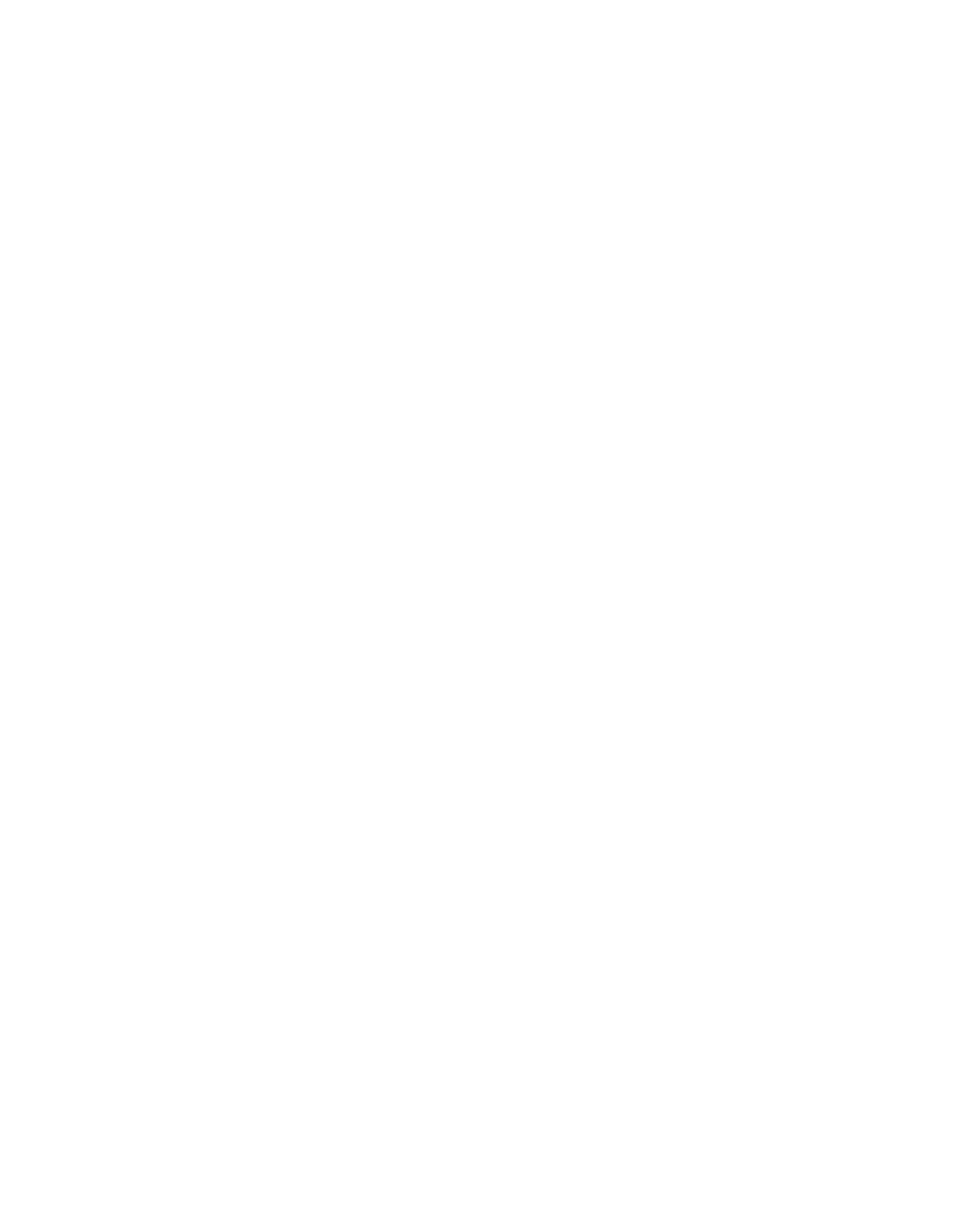### **CURRENCY EQUIVALENTS**

(as of 6 May 2015)

| Currency unit | $\qquad \qquad \blacksquare$ | ngultrum (Nu) |
|---------------|------------------------------|---------------|
| Nu1.00        | $=$                          | \$0.01575     |
| \$1.00        | $=$                          | Nu63.5        |

#### **ABBREVIATIONS**

| <b>ADB</b>   |                   | Asian Development Bank                             |
|--------------|-------------------|----------------------------------------------------|
| <b>FAST</b>  | $\qquad \qquad -$ | Faster Approach to Small Nonsovereign Transactions |
| <b>GAFSP</b> |                   | Global Agriculture and Food Security Program       |
| <b>GDP</b>   |                   | gross domestic product                             |
| <b>IFC</b>   |                   | <b>International Finance Corporation</b>           |
| kg           |                   | kilogram                                           |
| <b>MHG</b>   |                   | Mountain Hazelnuts Group                           |
| <b>MHGL</b>  |                   | Mountain Hazelnuts Group Limited                   |
| <b>MHV</b>   |                   | Mountain Hazelnut Venture Private Limited          |
| <b>MHVL</b>  |                   | Mountain Hazelnut Venture Limited                  |
| <b>MOAF</b>  |                   | Ministry of Agriculture and Forests                |
| <b>PRC</b>   |                   | People's Republic of China                         |
| TA           |                   | technical assistance                               |
| US           |                   | <b>United States</b>                               |

#### **NOTES**

- (i) The fiscal year (FY) of Mountain Hazelnuts Group Limited and its subsidiaries ends on 31 December. "FY" before a calendar year denotes the year in which the fiscal year ends, e.g., FY2015 ends on 31 December 2015.
- (ii) In this report, "\$" refers to US dollars.

| <b>Vice-President</b>                     | L. Venkatachalam, Private Sector and Cofinancing Operations                                                                                                                                                                                                                                                                                                                                                                                                                                                                         |
|-------------------------------------------|-------------------------------------------------------------------------------------------------------------------------------------------------------------------------------------------------------------------------------------------------------------------------------------------------------------------------------------------------------------------------------------------------------------------------------------------------------------------------------------------------------------------------------------|
| <b>Director General</b>                   | T. Freeland, Private Sector Operations Department (PSOD)                                                                                                                                                                                                                                                                                                                                                                                                                                                                            |
| <b>Deputy Director General</b>            | M. Barrow, PSOD                                                                                                                                                                                                                                                                                                                                                                                                                                                                                                                     |
| <b>Team leader</b><br><b>Team members</b> | M. Lemoine, Senior Investment Specialist, PSOD<br>P. Bailet, Senior Counsel, Office of the General Counsel<br>E. David, Investment Officer, PSOD<br>T. Norbu, Senior Country Coordination Officer, Bhutan Resident<br>Mission, South Asia Department<br>N. Peters, Safeguards Specialist, PSOD<br>A. Porras, Senior Safeguards Officer, PSOD<br>M. Principe, Senior Social Development Officer, PSOD<br>V. Ramasubramanian, Safeguards Specialist, PSOD<br>K. Taniguchi, Senior Economist, PSOD<br>C. Tienzo, Project Analyst, PSOD |

In preparing any country program or strategy, financing any project, or by making any designation of or reference to a particular territory or geographic area in this document, the Asian Development Bank does not intend to make any judgments as to the legal or other status of any territory or area.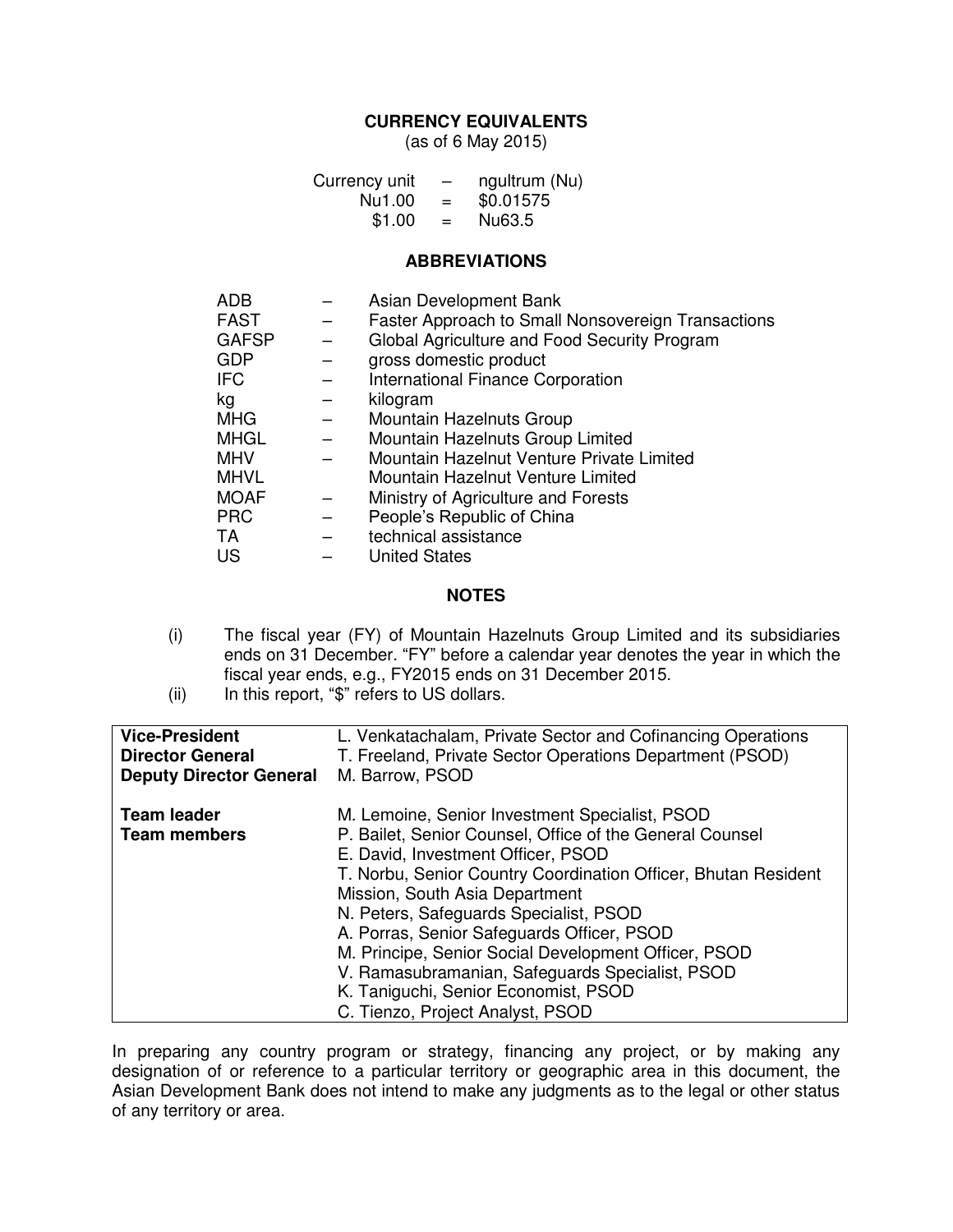# **CONTENTS**

**Page** 

|                                  | PROJECT AT A GLANCE                                                                                                                                                                                                                 |                       |
|----------------------------------|-------------------------------------------------------------------------------------------------------------------------------------------------------------------------------------------------------------------------------------|-----------------------|
| I.                               | <b>INTRODUCTION</b>                                                                                                                                                                                                                 |                       |
| Π.                               | THE PROJECT                                                                                                                                                                                                                         |                       |
| А.<br>B.<br>C.<br>D.<br>Ε.<br>F. | Project Identification and Description<br>Development Impact, Outcome, and Outputs<br>Alignment with ADB Strategy and Operations<br>Project Cost and Financing Plan<br><b>Implementation Arrangements</b><br><b>Unique Features</b> | 4<br>5<br>5<br>6<br>6 |
| Ш.                               | THE ADB ASSISTANCE                                                                                                                                                                                                                  | 7                     |
| А.<br><b>B.</b>                  | The Assistance<br>Value Added by ADB Assistance                                                                                                                                                                                     | 7<br>7                |
| IV.                              | POLICY COMPLIANCE                                                                                                                                                                                                                   | 7                     |
| А.<br>В.<br>C.<br>D.             | Safeguards and Social Dimensions<br><b>Anticorruption Policy</b><br><b>Investment Limitations</b><br>Assurances                                                                                                                     | 7<br>7<br>8<br>8      |
| V.                               | THE PRESIDENT'S DECISION                                                                                                                                                                                                            | 8                     |
| <b>APPENDIX</b>                  |                                                                                                                                                                                                                                     |                       |

|  | Design and Monitoring Framework |  |
|--|---------------------------------|--|
|--|---------------------------------|--|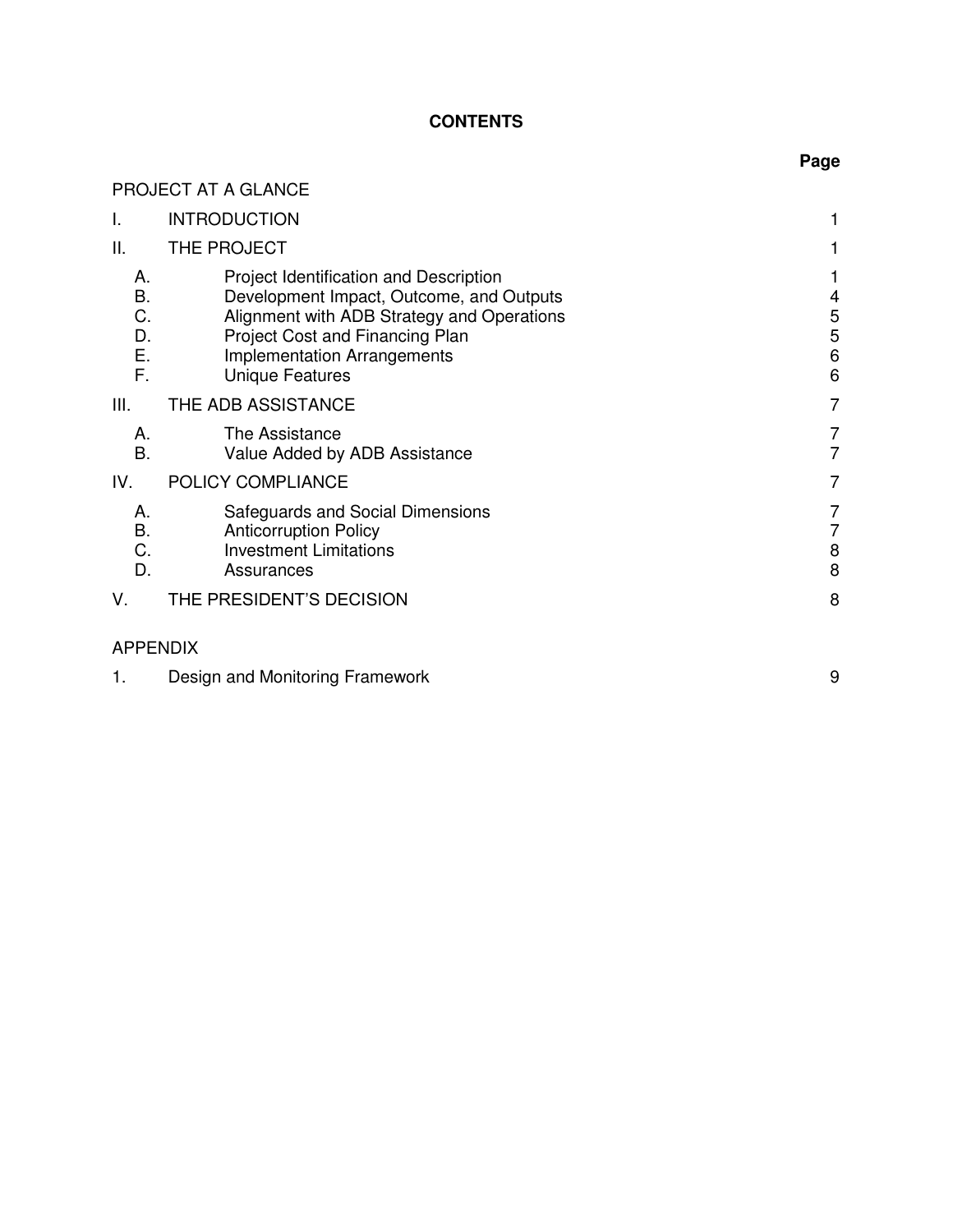# **PROJECT AT A GLANCE**

| 1 <sub>1</sub> | <b>Basic Data</b>                                          |                                                                                       |                                    |                                        |              |                       | Project Number: 49039-001         |
|----------------|------------------------------------------------------------|---------------------------------------------------------------------------------------|------------------------------------|----------------------------------------|--------------|-----------------------|-----------------------------------|
|                | <b>Project Name</b><br>Country                             | Hazelnut Value Chain<br>Development Project<br><b>Bhutan</b>                          | <b>Department</b><br>/Division     |                                        | PSOD/OPSD    |                       |                                   |
|                | 2. Sector                                                  | Subsector(s)                                                                          |                                    |                                        |              |                       | <b>ADB Financing (\$ million)</b> |
|                | Agriculture, natural<br>resources and rural<br>development | Agro-industry, marketing, and trade                                                   |                                    |                                        |              |                       | 3.00                              |
|                |                                                            |                                                                                       |                                    |                                        | <b>Total</b> |                       | 3.00                              |
|                | 3. Strategic Agenda                                        | <b>Subcomponents</b>                                                                  |                                    | <b>Climate Change Information</b>      |              |                       |                                   |
|                | Inclusive economic<br>growth (IEG)                         | Pillar 2: Access to economic<br>opportunities, including jobs, made<br>more inclusive |                                    | Climate Change impact on the Project   |              |                       | Medium                            |
|                | 4. Drivers of Change                                       | <b>Components</b>                                                                     |                                    | <b>Gender Equity and Mainstreaming</b> |              |                       |                                   |
|                | Private sector<br>development (PSD)                        | Promotion of private sector<br>investment                                             | (EGM)                              | Effective gender mainstreaming         |              |                       |                                   |
|                | 5. Poverty Targeting                                       |                                                                                       |                                    | <b>Location Impact</b>                 |              |                       |                                   |
|                | Project directly targets<br>poverty                        | <b>No</b>                                                                             | Rural<br>Urban                     |                                        |              |                       | High<br>Low                       |
|                | 6. Nonsovereign Operation Risk Rating - NA                 |                                                                                       |                                    |                                        |              |                       |                                   |
|                |                                                            |                                                                                       |                                    |                                        |              |                       |                                   |
|                | 7. Safeguard Categorization                                | <b>Environment: B</b>                                                                 | <b>Involuntary Resettlement: C</b> |                                        |              | Indigenous Peoples: C |                                   |
|                | 8. Financing                                               |                                                                                       |                                    |                                        |              |                       |                                   |
|                | <b>Modality and Sources</b>                                |                                                                                       |                                    | Amount (\$ million)                    |              |                       |                                   |
|                | <b>ADB</b>                                                 | Nonsovereign Direct Investment: Ordinary capital resources                            |                                    |                                        |              | 3.00<br>3.00          |                                   |
|                | <b>B-Loans</b>                                             |                                                                                       |                                    |                                        |              | 0.00                  |                                   |
|                | None                                                       |                                                                                       |                                    |                                        |              | 0.00                  |                                   |
|                | <b>Official Cofinancing a</b>                              |                                                                                       |                                    |                                        |              | 0.00                  |                                   |
|                | None                                                       |                                                                                       |                                    |                                        |              | 0.00                  |                                   |
|                | Others <sup>b</sup>                                        |                                                                                       |                                    |                                        |              | 9.00                  |                                   |
|                | <b>Total</b>                                               |                                                                                       |                                    |                                        |              | 12.00                 |                                   |
|                | 9. Effective Development Cooperation                       |                                                                                       |                                    |                                        |              |                       |                                   |
|                | Use of country procurement systems                         | Use of country public financial management systems                                    | <b>No</b><br><b>No</b>             |                                        |              |                       |                                   |

a Concessional financing from external sources.

**b Derived by deducting ADB financing, B Loans and Official Cofinancing from Project Total Cost.**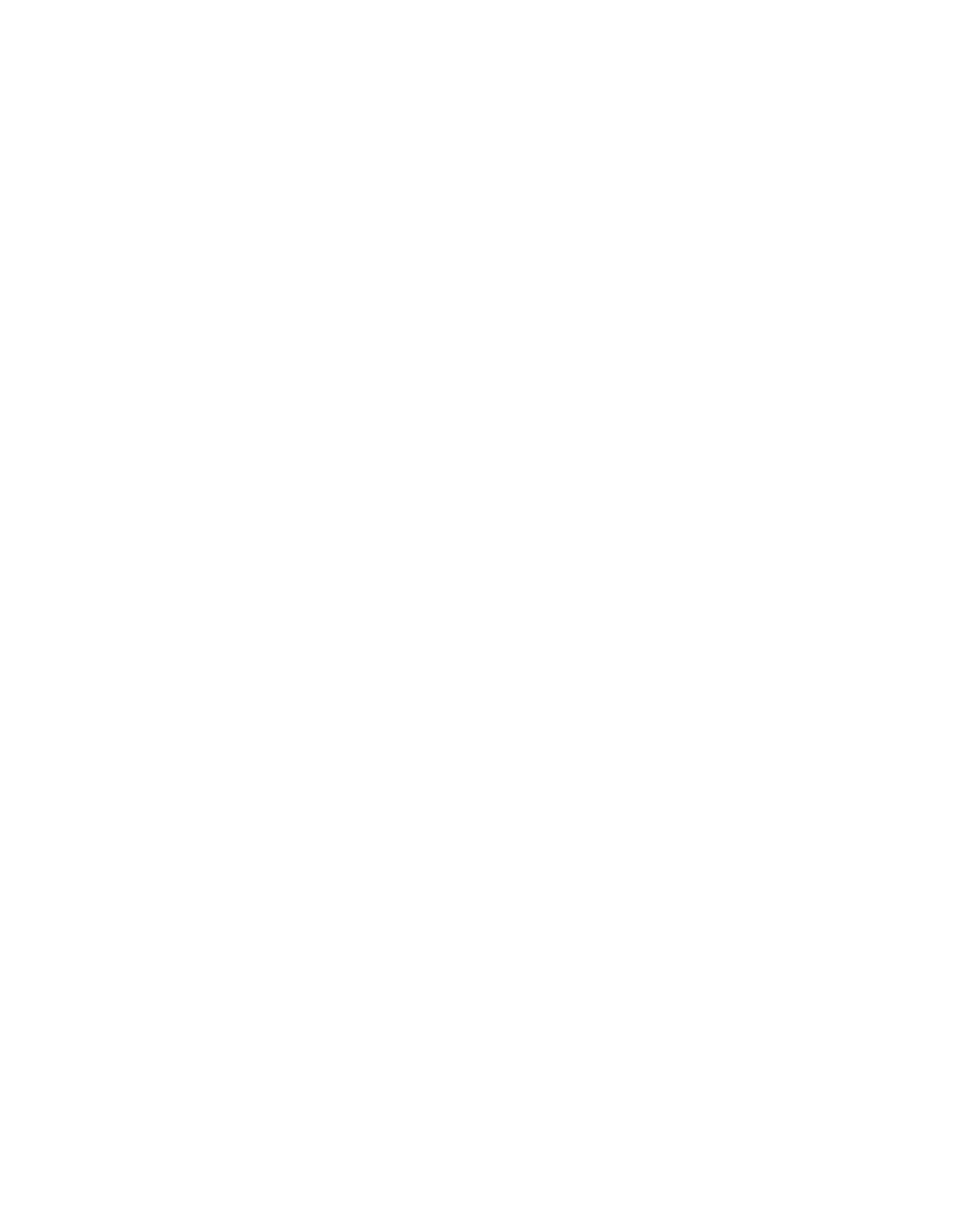### **I. INTRODUCTION**

1. This is an eligible transaction under the Faster Approach to Small Nonsovereign Transactions (FAST) framework.<sup>1</sup> The transaction involves an equity investment of up to \$3,000,000 in Mountain Hazelnuts Group Limited (MHGL) for the Hazelnut Value Chain Development Project in Bhutan.

### **II. THE PROJECT**

### **A. Project Identification and Description**

### **1. Project Identification**

2. Agricultural development is key to eradicating poverty and creating conditions for sustainable and equitable growth in Asia and the Pacific since the majority of people in the region still rely on agriculture for their livelihoods. Empirical studies have shown that agricultural investment is one of the most effective and least-cost strategies to reduce poverty and hunger. $2$ It is also one of the least-cost climate change adaptation investments.<sup>3</sup>

3. Bhutan remains an agrarian country, with 62% of the workforce engaged in agriculture. While its share in gross domestic product (GDP) has dropped to 16%, agriculture still constitutes the main source of income and food security for most Bhutanese, particularly the poorest. Agriculture in Bhutan, however, is mainly subsistence. Productivity and growth are very low. During 2010–2014, agriculture GDP growth was only 2.2% per year on average, compared with 7.4% for GDP as a whole.<sup>4</sup> The challenge for Bhutan is to improve the sector's economic performance to help achieve more balanced and inclusive growth.<sup>5</sup>

4. The Government of Bhutan plans to achieve better agriculture performance by developing targeted and commodity-focused interventions, fostering transition from subsistence to commercial agriculture, ensuring an enabling environment, and promoting private sector participation and contract farming.<sup>6</sup> It plans to position Bhutan strategically by expanding exports of high-value crops such as fruits and vegetables, spices, nuts, and coffee. Diversification into new markets, particularly the emerging Asian economies, could also help expand the export base (footnote 5).

5. Hazelnut has never been commercially produced in Bhutan but represents an attractive opportunity for the country. While the international hazelnut market is valued at \$5 billion and will continue to grow strongly, driven by the increased demand for confectionary and snacks in emerging markets, global supply is constrained as only a few places in the world are suitable for growing top-quality hazelnut trees. With its four seasons, a cold and dry winter, heavy rainfall in the summer (monsoon), and a fertile soil, Bhutan has the right climatic conditions for hazelnuts. Bhutan's Ministry of Agriculture and Forests (MOAF) identified hazelnut as a potential cash crop as early as 1998 (based on successful test plantings of several commercial varieties at their research centers).

 $\overline{a}$ 1 Asian Development Bank (ADB). 2015. *Faster Approach to Small Nonsovereign Transactions*. Manila.

<sup>2</sup> Food and Agriculture Organization of the United Nations. 2012. *State of Food Insecurity in the World*. Rome.

<sup>3</sup> D. Lobell et al. 2013. Climate adaptation as mitigation: the case of agricultural investments*. Environmental Research Letters* 8.

<sup>4</sup> ADB. 2014. *Country Partnership Strategy: Bhutan, 2014–2018*. Manila.

<sup>5</sup> ADB. 2015. *Asian Development Outlook 2015: Financing Asia's Future Growth*. Manila.

<sup>6</sup> Government of Bhutan. 2013. *Eleventh Five Year Plan 2013–2018: Self-reliance and Inclusive Green Socioeconomic Development*. Thimphu.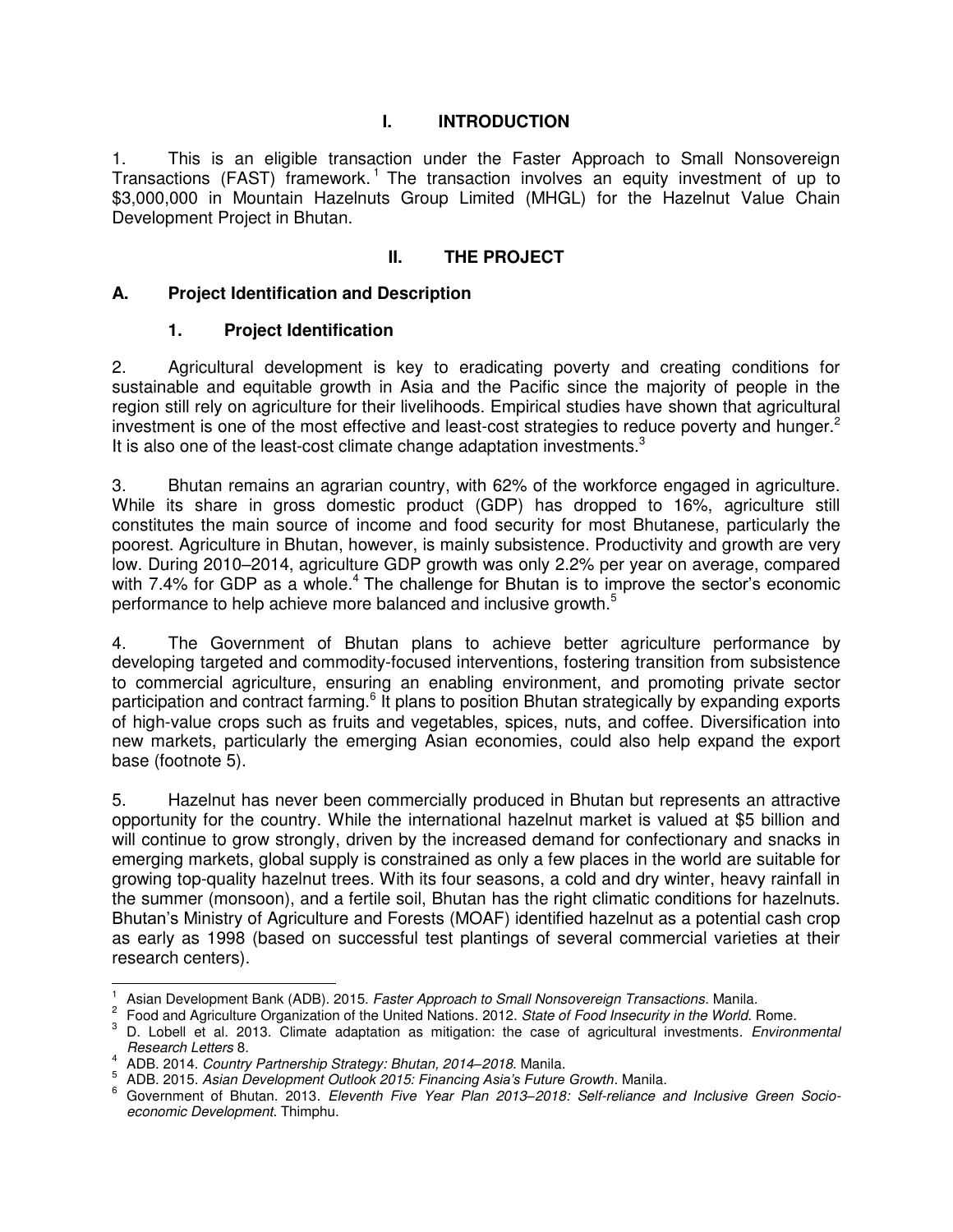6. Hazelnut represents an attractive value proposition for smallholder farmers in Bhutan. Subsistence farmers are increasingly in need of cash income to pay for education, transport, power, and consumer goods. Hazelnut is a high-value, nonperishable crop that has low labor requirements (less than 2 person-months, including harvest and year-round maintenance). In addition, hazelnut trees can be planted on degraded or sloping land, which is often left fallow in Bhutan. As such, hazelnut represents an incremental income opportunity, and hazelnut production will not displace current food crops or traditional farming activities.

7. Mountain Hazelnut Venture Private Limited (MHV) is a privately owned company engaged in promoting hazelnut production by smallholder farmers in Bhutan. MHV is 100% owned by Mountain Hazelnut Venture Limited (MHVL), a Hong Kong, China company, which is 100% owned by MHGL, a British Virgin Islands company, in which the Asian Development Bank (ADB) is proposed to invest. MHV, MHVL, and MHGL together form the Mountain Hazelnuts Group (MHG). In 2009, MHVL signed a memorandum of understanding with the Government of Bhutan under which MHG committed to plant about 10 million trees on farmers' degraded or fallow land at no up-front cost to farmers.<sup>7</sup> The farmers, in turn, will sell their production to MHG at a guaranteed minimum price. By the end of 2014, MHG's shareholders had invested \$10.7 million in MHG. With this investment, MHG had helped about 5,000 smallholder farmers plant 2.5 million hazelnut trees, mainly in eastern Bhutan (the poorest part of the country). In November 2014, MHG's sponsors approached ADB to seek financial support and technical assistance (TA) to complete its 10 million tree investment plan, increase MHG's reach to more smallholder farmers, and promote sustainable farming practices.

## **2. Project Design**

8. The project will support the development of an inclusive and climate-resilient hazelnut value chain in Bhutan. The project includes two components: (i) a \$14.8 million expansion plan of MHG's business; and (ii) a \$200,000 TA project to MHG and value chain participants. MHG's expansion plan includes investment in the following:

- (i) **Seedling development**. The project will finance the development of quality seedlings in the MHG nursery located in Lingmethang, eastern Bhutan. MHG imports plantlets from tissue culture laboratories. The plantlets are planted in climate-controlled irrigated beds. After 4–8 months, the seedlings are ready to be distributed to farmers. As a backup strategy, MHG will also import seed nuts for conventional production of seedlings.
- (ii) **Tree planting**. Saplings will be distributed at no cost to farmers, who, under MHG's guidance, will plant the saplings on their own land. With the assistance of MOAF, MHG identified more than 9,000 hectares of degraded or fallow land with the right agro-climate conditions for hazelnuts (enough to plant 10 million trees). Farmers will enter into a contract with MHG (standard contract terms were established in consultation with MOAF and farmer communities), under which they commit to take care of the trees and sell future harvests to MHG at a guaranteed minimum price. Initial tenor of the contract is 10 years. MHG will continue to conduct widespread community outreach alongside MOAF to encourage farmers to participate in the hazelnut value chain.
- (iii) **Extension services**. The project will fund the extension services provided by MHG to the farmers. The group employs 130 extension staff, including 110 field

 $\overline{a}$ 7 Government of Bhutan, Ministry of Agriculture and Mountain Hazelnut Venture Limited (Hong Kong, China). 2009. *Enterprise Memorandum of Understanding*. Thimphu.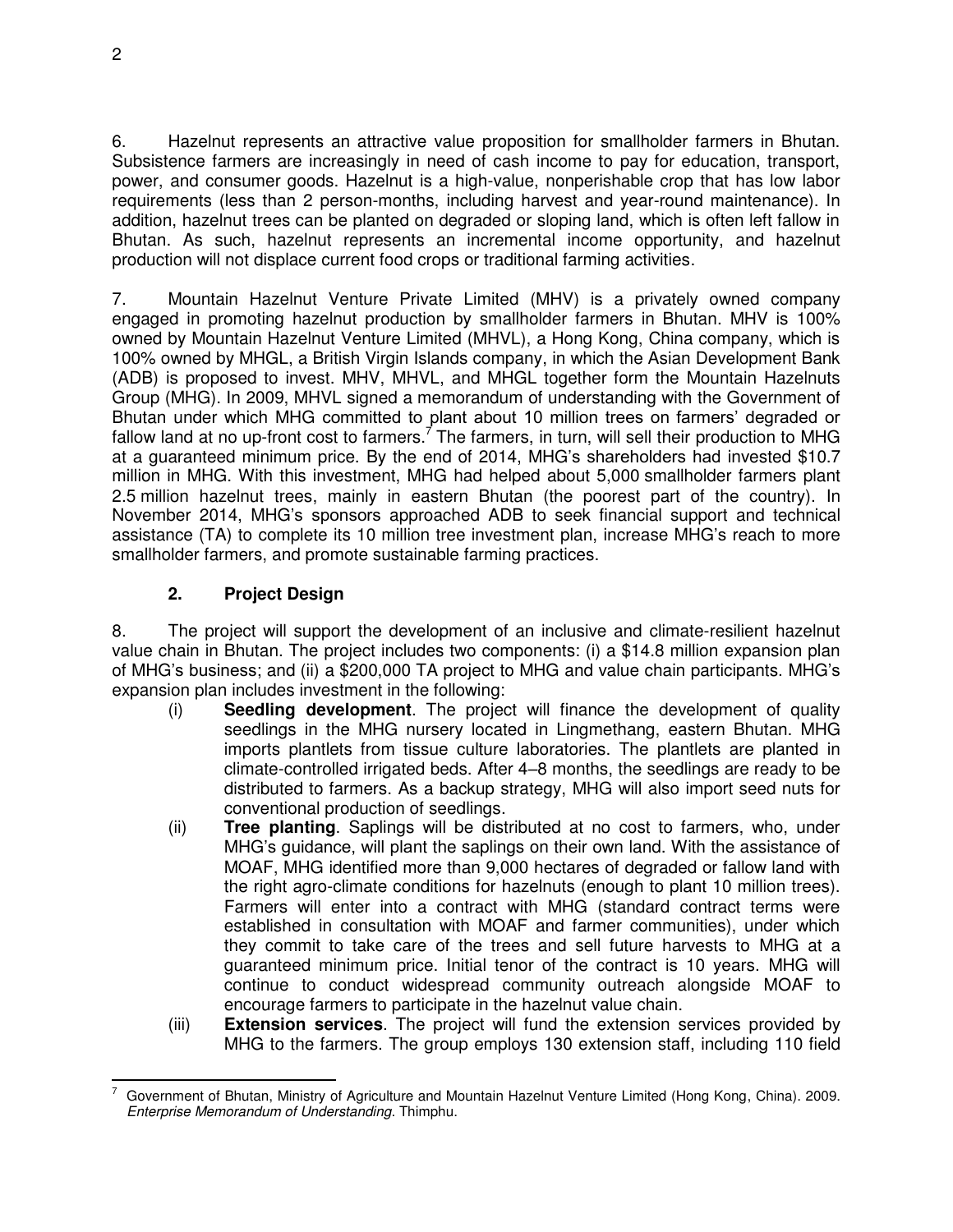monitors who live in the communities and work closely with the farmers on a daily basis. MHG commits to send its monitors to audit every tree at least once every 45 days to ensure good farming practices and the plant health. Data gathered by the field monitors through smartphones are transmitted daily via internet to MHG to ensure real-time analysis and response.

(iv) **Processing and logistics**. A simple processing plant will be established in 2015–2016 for cleaning, drying, grading, packing, and storage of the nuts before export. The site of the facility is not defined, but is likely to be near Lingmethang nursery. MHG intends to export its production through the international port of Kolkata, India. The government will station customs clearance agents at MHG's facility so that the cargo can be processed and approved for direct transit to Kolkata. The project will also include investments in vehicles, storage, and working capital.

9. The \$200,000 TA will complement MHG's expansion plan by making additional investments in areas outside MHG's core business to continue to support the development of an inclusive hazelnut value chain in Bhutan. The TA will be provided as part of the TA for Inclusive Business Support, approved by the ADB Board of Directors in 2013. $8$  To strengthen the value chain's inclusiveness with the most vulnerable groups, personal finance training will be provided to women farmers, particularly farming households headed by women. Entrepreneurship training programs focused on unemployed youth will be developed to catalyze the creation of small enterprises in the value chain (this could include harvesting services, post-harvest drying, dehusking, transportation, and storage). Finally, the TA will support MHG's impact evaluation capacity, enabling it to maximize its positive impacts on inclusiveness.

10. Separate TA is being considered to strengthen the climate resilience of the hazelnut value chain (since the funding source for this TA is not confirmed, it will be subject to separate approval in the second half of 2015). Bhutanese farmers are particularly vulnerable to the negative consequences of climate change, including increased risks of drought, floods, and landslides. Hazelnut is a climate-resilient crop, as it needs less water than annual crops. Since the trees will be planted on degraded or fallow land, they will contribute to soil retention (reduced risk of landslide) and watershed stability (reduced risk of flooding). The TA will aim at increasing the farmers' climate resilience at each step of the value chain (e.g., development of climate-resilient hazelnut varieties, water harvesting and irrigation, integrated pest management, harvest and post-harvest solutions, and access to weather information).

## **3. The Sponsor**

11. MHV (incorporated in Bhutan in 2009) is the Bhutan operating entity of the group. MHVL (incorporated in Hong Kong, China in 2008) and MHGL (incorporated in the British Virgin Islands in 2011) serve as coordinating entities, working with international advisors and potential business partners, as a complement to MHV.

 8 ADB. 2013. *Technical Assistance for Inclusive Business Support.* Manila (TA 8550-REG).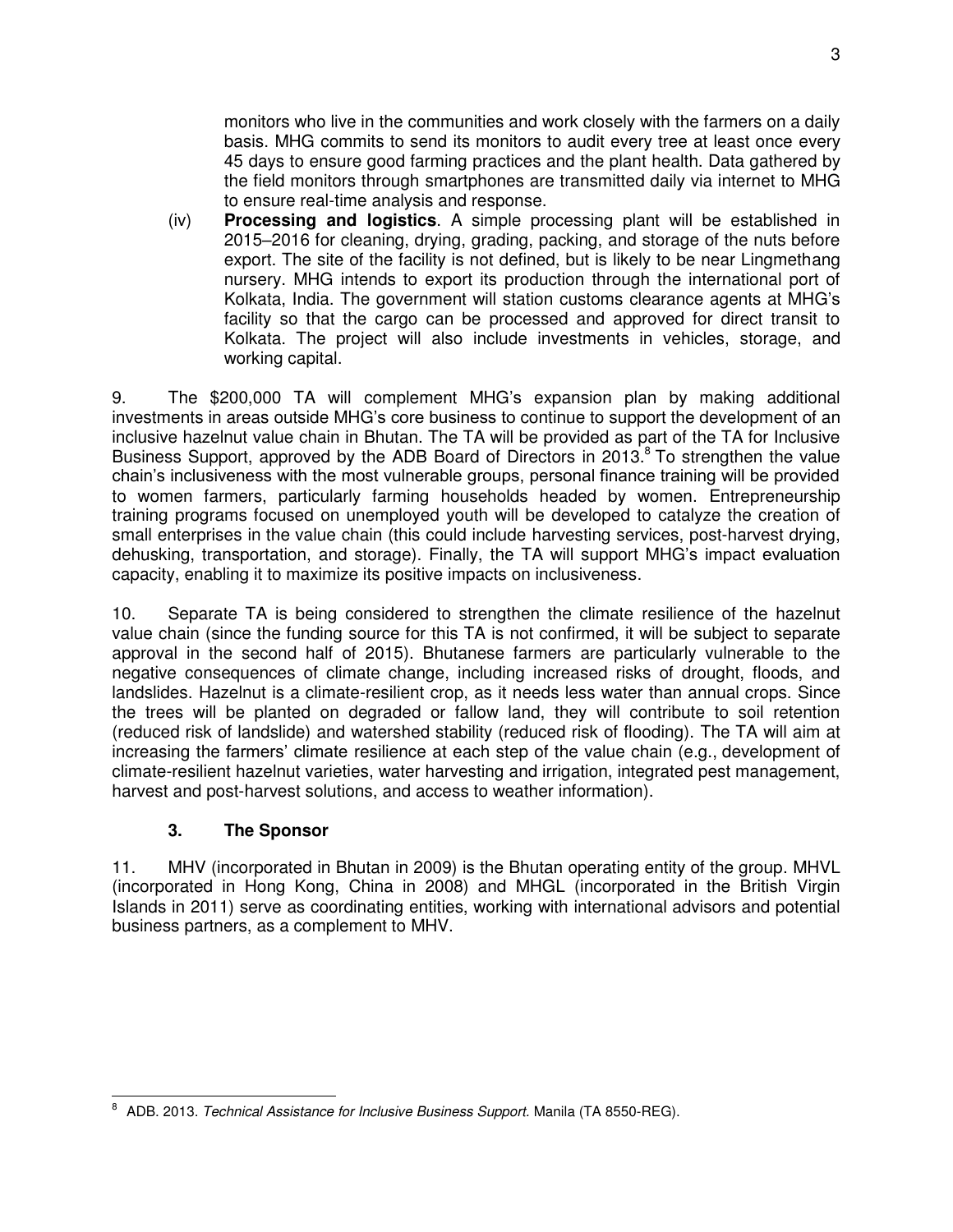## **B. Development Impact, Outcome, and Outputs**

## **1. Impact**

12. The project will contribute to boost Bhutan's agriculture GDP and exports. The government's Eleventh Five Year Plan, 2013–2018 targets (i) an increase in the real annual growth rate of the sector from 1.9% (2011 baseline) to 4.0% (2018 target), and (ii) an increase in the mean value of agriculture export from Nu1,623 million (2012 baseline) to Nu3,246 million (2018 target) (footnote 6). The project is consistent with the need to diversify Bhutan's exports away from hydropower (32% of exports in 2011) and mining (36% of exports in 2011).<sup>9</sup>

13. The project will promote private sector agribusiness development, in line with the 11th plan's objectives (footnote 6). <sup>10</sup> In Bhutan—a small, landlocked, mountainous country demonstrating viable business models has been a challenge. Agribusiness has been considered a promising sector, but sizable commercial scale operation has not materialized to date because of lack of resources and skills at the local community level. Once completed, the project will demonstrate a business model that is economically, socially, and environmentally viable, and which is expected to catalyze more investments in the sector.

14. The project will contribute to poverty reduction in *dzongkhags* (districts) with poverty levels above the national average (12%), in line with the 11th plan's target (footnote 6).<sup>11</sup> Out of the 10 *dzongkhags* where trees will be planted, six have poverty rates above the national average (from 13.5% to 31.9%), most of them in the eastern part of the country.<sup>12</sup> People in these *dzongkhags* also tend to be less happy with their lives than in the rest of the country, based on the gross national happiness survey conducted in 2010.<sup>13</sup> The project will help poor farmers in these *dzongkhags* generate additional income by growing high-value crops on previously fallow land. MHG targets land above 1,600 meters in altitude (the ideal agro-climate for hazelnuts), where farmers are largely excluded from earning meaningful agricultural income. It is estimated that participating farmers will at least double their annual income.<sup>14</sup>

## **2. Outcome**

15. The project's expected outcome will be the exports of hazelnuts sustainably sourced from smallholder farmers ramped up. The number of smallholder farmers selling to MHG is expected to reach at least 15,000 in 2020 (including at least 50% women). The project is also expected to reduce carbon emissions by at least 22,500 tons per year by 2020.<sup>15</sup> The design and monitoring framework (Appendix 1) contains detailed indicators.

 $\overline{a}$ 9 World Trade Organization. Statistics Database.

http://stat.wto.org/CountryProfile/WSDBCountryPFView.aspx?Language=E&Country=BT (accessed 6 May 2015).

<sup>&</sup>lt;sup>10</sup> The plan calls for "fostering a transition from subsistence to commercial agriculture" and "promoting private sector participation and contract farming" (page 174).

<sup>&</sup>lt;sup>11</sup> The target is "to reduce overall income poverty rate from 12 percent in 2012 to less than 5 percent by 2018 with

particular focus on Dzongkhags with poverty levels above the national average" (page 58). <sup>12</sup> *Dzongkhags*, where trees have been planted or will be planted, include Lhuntse (31.9% poverty rate as of 2012), Pemagatshel (26.9%), Zhemgang (26.3%), Samdrup Jongkhar (21.0%), Trongsa (14.5%), Trashiyangtse (13.5%),

Trashigang (11.5%), Chukha (11.2%), Wangdue Phodrang (10.9%), and Mongar (10.5%). <sup>13</sup> The Centre for Bhutan Studies. 2010. *GNH Survey Findings 2010*. Thimphu.

<sup>&</sup>lt;sup>14</sup> An ex ante and ex post impact assessment study will be conducted as part of the TA package.

 $15$  The project will reduce carbon emissions (climate mitigation benefits) through carbon fixation by the new trees, displacement of fuelwood use from neighboring forests through the use of hazelnut pruning, and a reduction in the risk of forest fires as farmers will have less incentive to engage in slash-and-burn cultivation.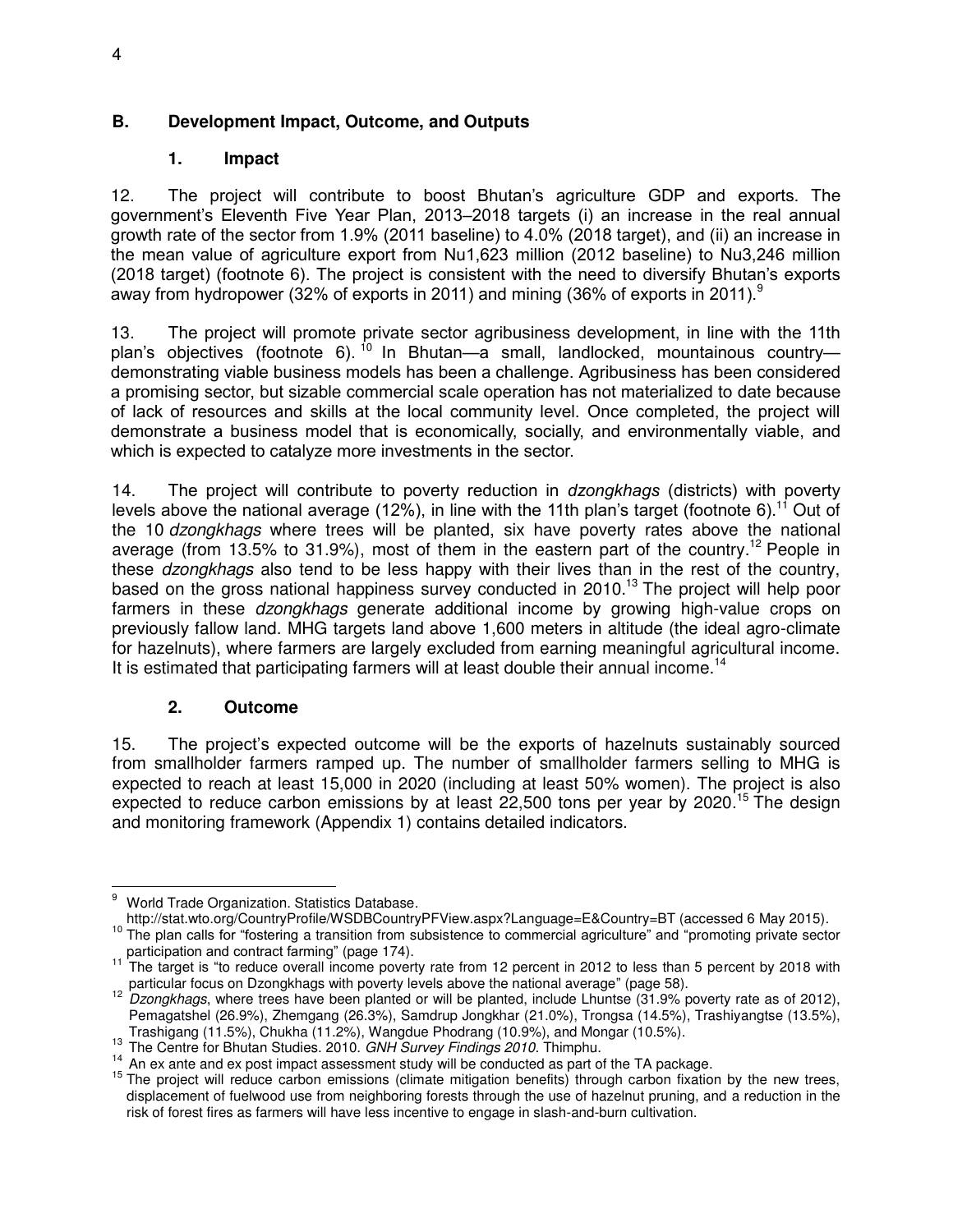### **3. Outputs**

16. The outputs of the project are (i) the successful completion of MHG's expansion plan by 2019, and (ii) the successful delivery of the TA by 2018.

## **C. Alignment with ADB Strategy and Operations**

17. **Consistency with ADB Strategy and country strategy.** The project is aligned with ADB's Midterm Review of Strategy 2020, which emphasizes the need for ADB to support food security, agricultural productivity, and inclusive business such as "agribusiness development that connects farmers to local and global food markets."<sup>16</sup> The project is also consistent with the three strategic pillars of ADB's country partnership strategy, 2014–2018 for Bhutan: inclusive economic growth, environmentally sustainable growth, and regional cooperation and integration (footnote 4).

18. **Consistency with sector strategy and relevant ADB operations.** The project is fully aligned with ADB's Operational Plan for Agriculture and Natural Resources, 2015–2020, which recommends greater private sector agribusiness investment by ADB, and in particular direct equity investments in agribusiness companies that have long-term financial viability prospects and the potential for scalable impact.<sup>17</sup> The project will also complement ADB's assistance to the government for rural roads and water management. MHG believes it is particularly important to have ADB as a shareholder given the major role ADB has had and continues to have in the country's development.

## **D. Project Cost and Financing Plan**

19. The total project cost (excluding the proposed \$200,000 TA) will be about \$14.8 million as summarized in Table 1.

| <b>Item</b>                         | Amount       | <b>Amount</b> | <b>Share</b> |  |
|-------------------------------------|--------------|---------------|--------------|--|
|                                     | (Nu million) | $$$ million)  | (%)          |  |
| Tree development costs <sup>a</sup> | 721.7        | 11.4          | 76.7         |  |
| Processing and logistics costs      | 94.6         | 1.5           | 10.1         |  |
| Working capital needs               | 29.0         | 0.4           | 3.1          |  |
| Operating funding gap               | 40.3         | 0.6           | 4.3          |  |
| Contingency                         | 54.9         | 0.9           | 5.8          |  |
| Total                               | <b>9405</b>  | 14 R          | 100 በ        |  |

### **Table 1: Project Cost Summary**

 **Total 940.5 14.8 100.0** a Includes seeding development, planting, extension services, and organizational costs incurred during trees' growth. Sources: Mountain Hazelnuts Group and Asian Development Bank estimates.

20. The \$14.8 million investment is proposed to be financed by \$7.8 million of equity injection from ADB, the International Finance Corporation (IFC), the sponsors, and existing investors; a \$6.0 million nonconvertible preferred equity investment from the Global Agriculture and Food Security Program (GAFSP), a multi-donor concessional fund; and \$1.0 million of internally generated cash. The GAFSP funds will be provided on concessional terms given the significant development impact of the project on smallholder farmers. The blended financing structure of equity and concessional finance presents a compelling funding proposition for MHG to achieve commercial results and development impacts.

j <sup>16</sup> ADB. 2014. *Midterm Review of Strategy 2020: Meeting the Challenges of a Transforming Asia and Pacific*. Manila. (page 24)

 $17$  ADB. Forthcoming. Operational Plan for Agriculture and Natural Resources: Promoting Sustainable Food Security in Asia and the Pacific in 2015–2020. Manila.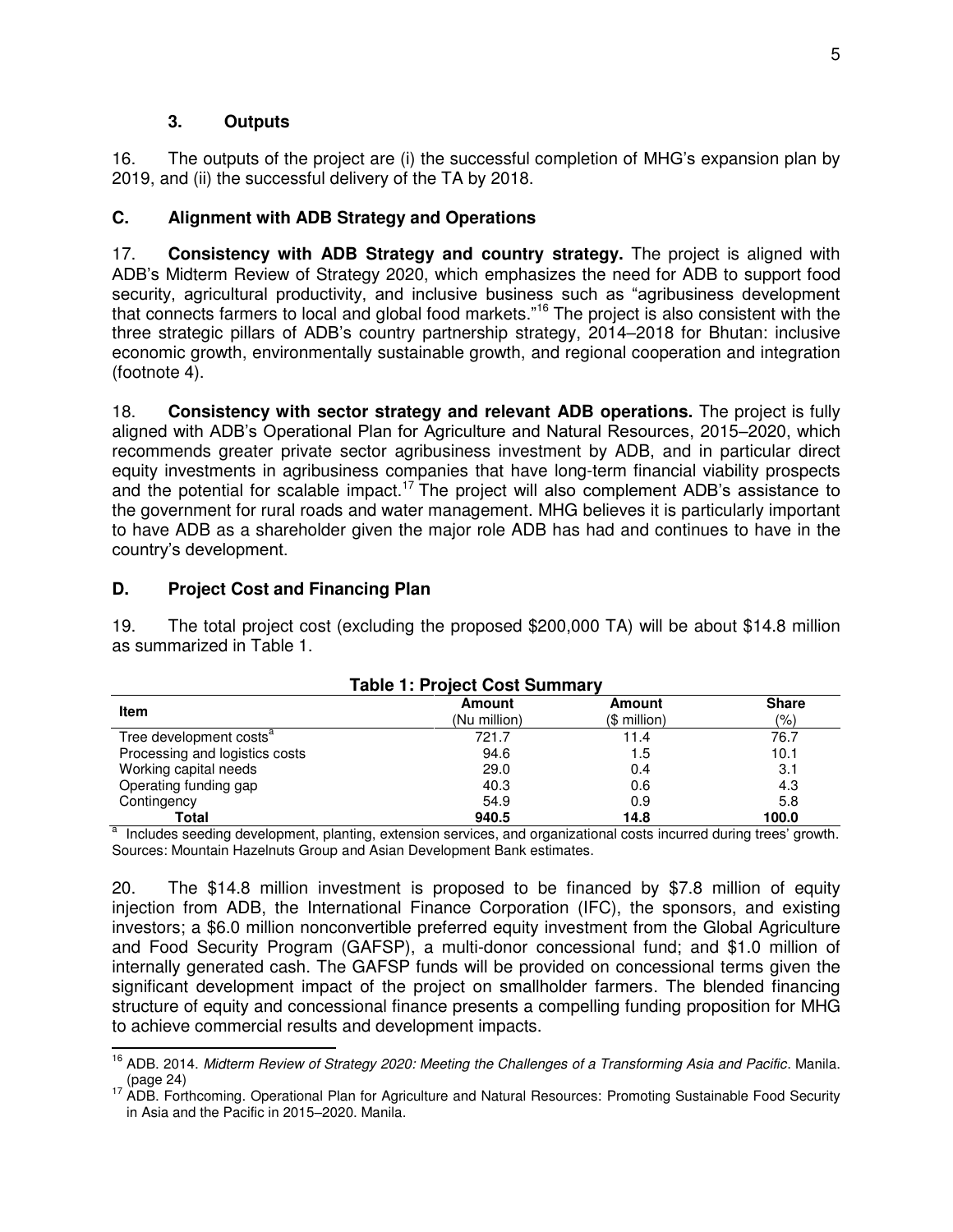| Table 2. Financing Fian                      |              |              |                       |  |  |
|----------------------------------------------|--------------|--------------|-----------------------|--|--|
|                                              | Amount       | Amount       | <b>Share of Total</b> |  |  |
| Item                                         | (Nu million) | $$$ million) | $(\% )$               |  |  |
| Equity                                       |              |              |                       |  |  |
| Asian Development Bank                       | 190.5        | 3.0          | 20.3                  |  |  |
| International Finance Corporation            | 190.5        | 3.0          | 20.3                  |  |  |
| Sponsors and existing investors <sup>a</sup> | 115.5        | 1.8          | 12.3                  |  |  |
| Nonconvertible preferred equity              |              |              |                       |  |  |
| Global Agriculture and Food Security Program | 381.0        | 6.0          | 40.5                  |  |  |
| Internally generated cash                    | 63.0         | 1.0          | 6.6                   |  |  |
| Total                                        | 940.5        | 14.8         | 100.0                 |  |  |

**Table 2: Financing Plan** 

<sup>a</sup> Existing investors investing in this round are Blue Moon Fund Inc and responsAbility Ventures. Sources: Mountain Hazelnuts Group and Asian Development Bank estimates.

#### **E. Implementation Arrangements**

21. Table 3 summarizes the implementation arrangements.

| <b>Aspects</b> | <b>Arrangements</b>                                                                               |
|----------------|---------------------------------------------------------------------------------------------------|
| Regulatory     | MHV business is governed by the memorandum of understanding signed with the Government of         |
| framework      | Bhutan in 2009. MHV will also need to meet all legal and regulatory requirements applicable to a  |
|                | foreign-owned export-oriented company in Bhutan.                                                  |
| Management     | MHG is led by Daniel Spitzer, who is very involved in the business. D. Spitzer has assembled an   |
|                | exceptional team of foreign and local managers with experience in the agriculture sector as well  |
|                | as doctorate and master's degrees in relevant fields.                                             |
| Implementation | The investment in tree development, the processing facility, and other costs will be made over a  |
| period         | 4-year period (2015–2018).                                                                        |
| Construction   | Procurement for the project will be carried out in accordance with ADB's Procurement Guidelines   |
| arrangements   | (2015, as amended from time to time) as they apply to private sector projects. Recruitment of     |
|                | technical assistance consultants will follow ADB's Guidelines on the Use of Consultants (2013, as |
|                | amended from time to time).                                                                       |
| Operations     | The project will rely on MHG for its successful operation. MHG has already shown signs of         |
| arrangements   | success, having distributed 2.5 million trees to 5,000 farmers by the end of 2014.                |
| Performance    | MHG will monitor the project's financial performance, development impacts (output and outcome     |
| monitoring     | indicators), gender action plan implementation, and safeguards compliance, and report to ADB at   |
|                | least on an annual basis.                                                                         |

#### **Table 3: Summary of Implementation Arrangements**

ADB = Asian Development Bank, MHG = Mountain Hazelnuts Group, MHV = Mountain Hazelnut Venture Private Limited.

Source: Mountain Hazelnuts Group and Asian Development Bank.

#### **F. Unique Features**

22. The project promotes the development of agricultural value chains in a radically new way. MHG's business model differs from traditional crop introductions driven by governments, foreign aid, and nongovernment organizations. MHG's business model is an entrepreneur-led export-oriented model that addresses the constraints of the Bhutan agriculture sector through private sector investment, technology, skills, and market-based incentives. The project is ADB's first nonsovereign agribusiness project in Bhutan.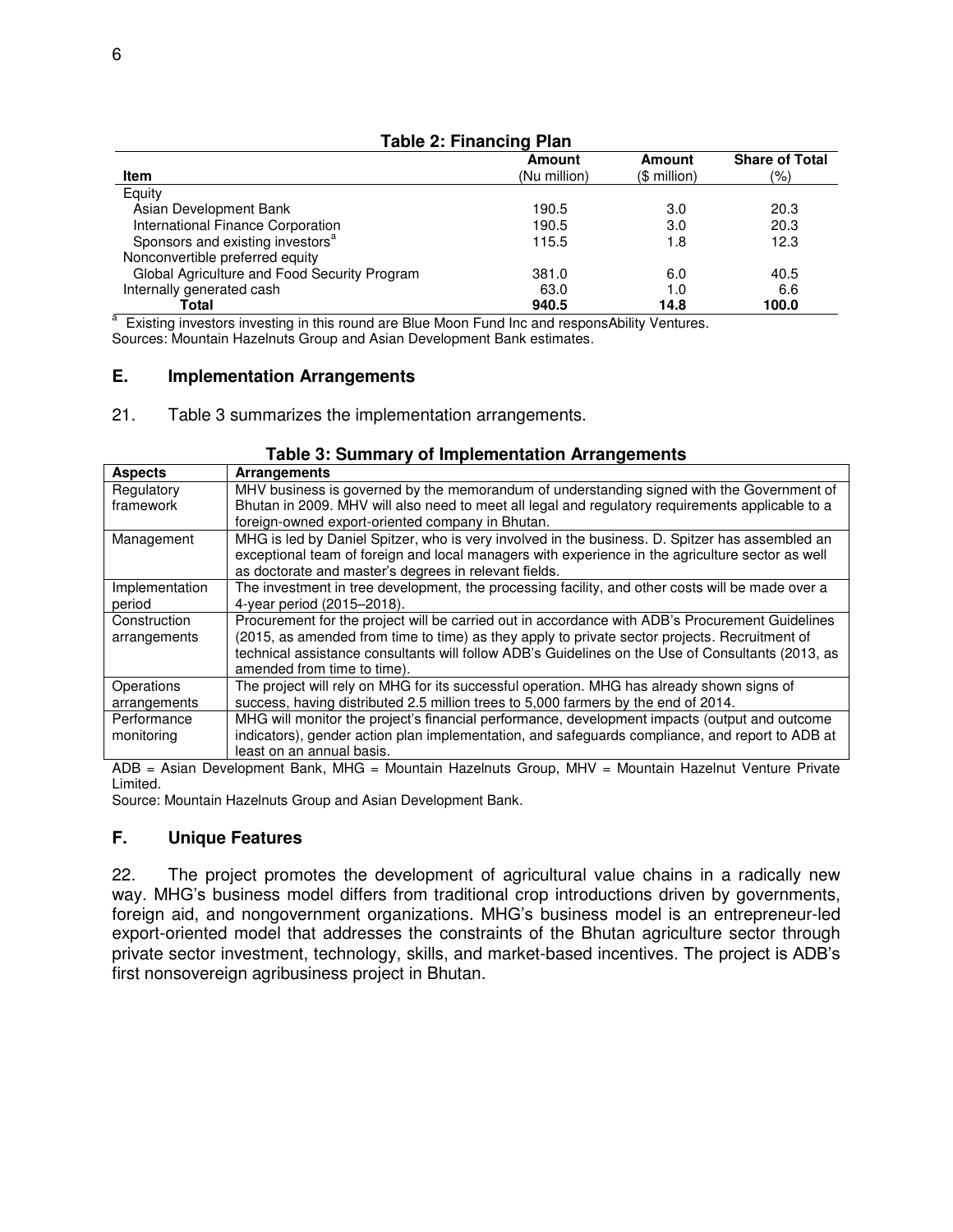## **III. THE ADB ASSISTANCE**

## **A. The Assistance**

23. ADB will subscribe to shares in MHGL for up to \$3 million.

24. To support the development of an inclusive and climate-resilient hazelnut value chain in Bhutan, ADB will mobilize a TA package (paras. 9–10).

## **B. Value Added by ADB Assistance**

25. MHG's sponsors have requested assistance from ADB, IFC, and GAFSP because MHG needs a significant amount of long-term growth capital, which is not readily available for private sector companies in Bhutan. ADB's investment will be instrumental in helping MHG achieve the required scale for sustainable operations. By supporting MHG, ADB will also help demonstrate the strength and replicability of a business model founded on social inclusiveness and environmental sustainability. Finally, ADB's TA will ensure that smallholder farmers and women fully benefit from their inclusion in the hazelnut value chain and are better prepared to cope with the negative consequences of climate change.

# **IV. POLICY COMPLIANCE**

## **A. Safeguards and Social Dimensions**

26. In compliance with ADB's Safeguard Policy Statement (2009), the project is classified category B for environment and category C for involuntary resettlement and indigenous peoples. The requirements for general corporate finance will apply for this project. The potential environmental and social impacts of the project have been identified; and effective measures to avoid, minimize, mitigate, and compensate for the adverse impacts are incorporated in the safeguard reports and plans. The institutional capacity and commitment of MHG to manage the project's social and environmental impacts are deemed adequate.

27. MHG will comply with national labor laws and, pursuant to ADB's Social Protection Strategy (2001), will take measures to comply with internationally recognized core labor standards.<sup>18</sup> MHG will report regularly to ADB on (i) its compliance with such laws, and (ii) the measures taken. Information disclosure and consultation with affected people will be conducted in accordance with ADB requirements. Measures to benefit women or facilitate their involvement in the project have been incorporated in the project design in accordance with ADB's Policy on Gender and Development (1998). The project is categorized as effective gender mainstreaming and a gender action plan has been adopted by MHG.

## **B. Anticorruption Policy**

28. MHG was advised of ADB's policy on implementing best international practice relating to combating corruption, money laundering, and the financing of terrorism. ADB will ensure that the finance and investment documentation includes appropriate provisions prohibiting corruption, money laundering, and the financing of terrorism, and remedies for ADB in the event of noncompliance.

 $\overline{a}$ <sup>18</sup> ADB. 2003. *Social Protection.* Manila (adopted in 2001).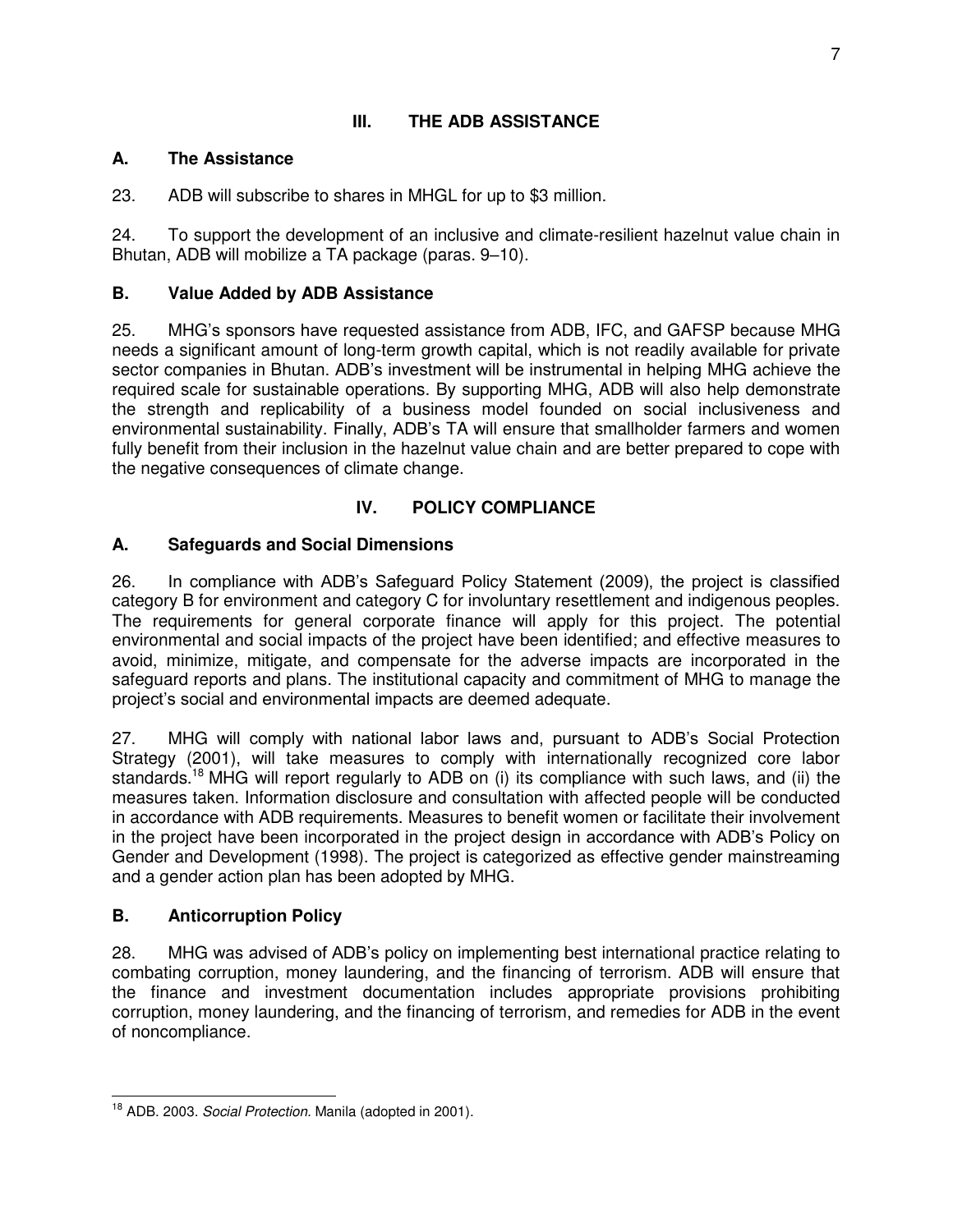### **C. Investment Limitations**

29. The proposed equity investment is within the medium-term, country, industry, group, and single investment exposure limits for nonsovereign investments.

### **D. Assurances**

30. Consistent with the Agreement Establishing the Asian Development Bank (the Charter),<sup>19</sup> ADB will proceed with the assistance upon establishing that the Government of Bhutan has no objection to the proposed assistance. ADB will enter into suitable finance documentation, in form and substance satisfactory to ADB.

## **V. THE PRESIDENT'S DECISION**

31. The President, acting under the authority delegated by the Board, has approved the equity investment of up to \$3,000,000 from ADB's ordinary capital resources in Mountain Hazelnuts Group Limited for the Hazelnut Value Chain Development Project in Bhutan, and hereby reports this action to the Board.

11 June 2015

 $\overline{a}$ <sup>19</sup> ADB. 1966. *Agreement Establishing the Asian Development Bank.* Manila.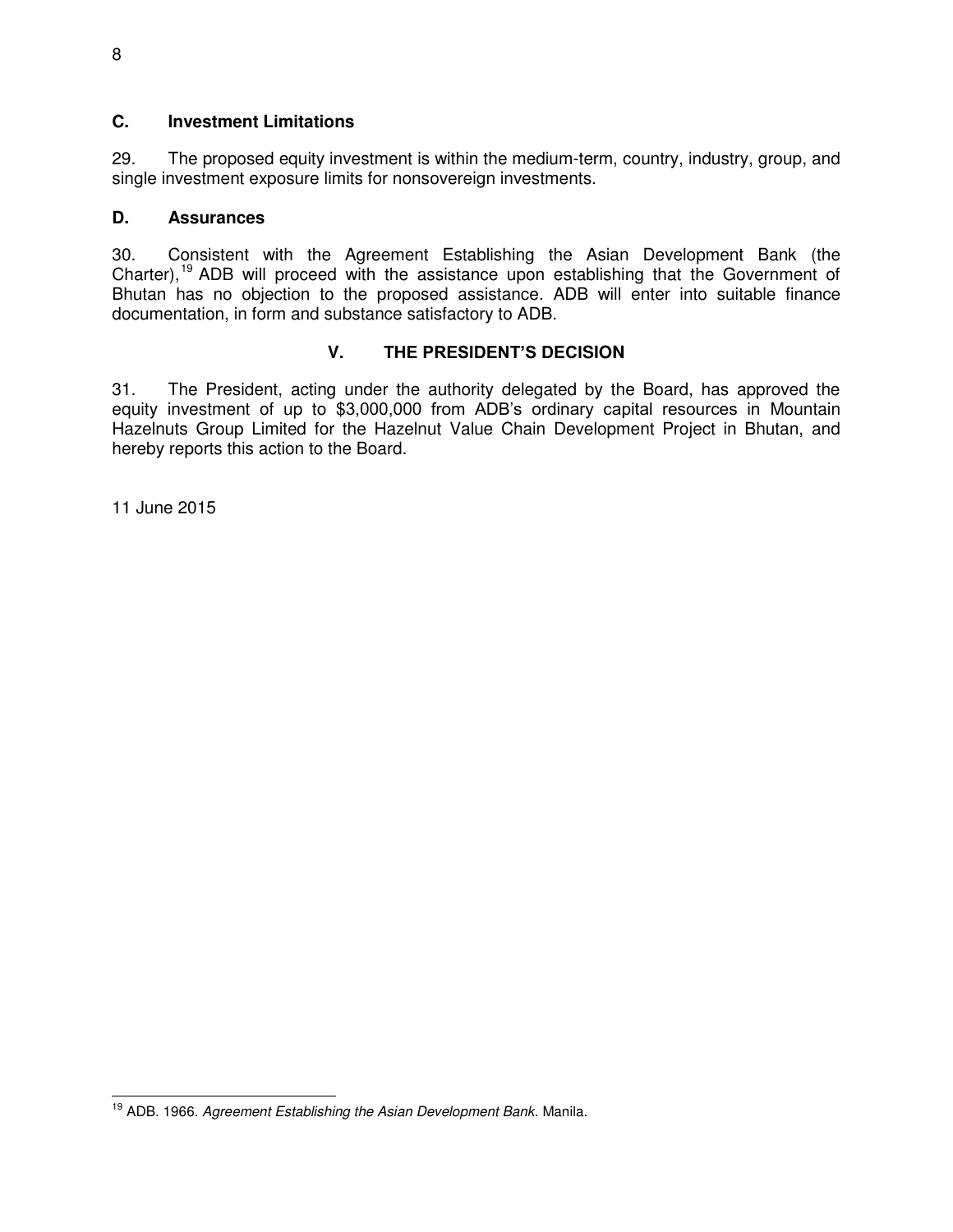### **DESIGN AND MONITORING FRAMEWORK**

#### **Impacts the project is aligned with:**

Agriculture gross domestic product and exports boosted (Source: Bhutan's Eleventh Five Year Plan)<sup>a</sup>

Private sector agribusiness developed (Source: Bhutan's Eleventh Five Year Plan)<sup>a</sup>

Poverty reduced in *dzongkhags* (districts) with poverty levels above the national average (Source: Bhutan's Eleventh Five Year Plan)<sup>a</sup>

|                                                                                                 |                                                                                                                                                                                                     | Data Sources and                            |                        |
|-------------------------------------------------------------------------------------------------|-----------------------------------------------------------------------------------------------------------------------------------------------------------------------------------------------------|---------------------------------------------|------------------------|
|                                                                                                 | <b>Performance Indicators with</b>                                                                                                                                                                  | Reporting                                   |                        |
| <b>Results Chain</b>                                                                            | <b>Targets and Baselines</b>                                                                                                                                                                        | <b>Mechanisms</b>                           | <b>Risks</b>           |
| Outcome<br>Exports of hazelnuts<br>sustainably sourced<br>from smallholder<br>farmers ramped up | a. Export sales of hazelnuts reach at<br>least $\frac{1}{2}$ million in 2020 <sup>b</sup><br>(2014 baseline: \$0)                                                                                   | a–d. MHGs annual<br>report to ADB           | $\left[\bullet\right]$ |
|                                                                                                 | b. Number of MHG employees<br>increases to at least 1,000 by 2020<br>(including at least 50% women)<br>(2014 baseline: 500, of which 47% are<br>women)                                              |                                             |                        |
|                                                                                                 | c. Number of smallholder farmers<br>selling to MHG reaches at least 15,000<br>in 2020 (including at least 50%<br>women) (2014 baseline: 0)                                                          |                                             |                        |
|                                                                                                 | d. Carbon emissions reduced by at<br>least 22,500 tons per year by 2020 <sup>b</sup><br>(2014 baseline: 0)                                                                                          |                                             |                        |
| <b>Outputs</b>                                                                                  |                                                                                                                                                                                                     |                                             |                        |
| 1.<br>Expansion plan<br>successfully<br>completed                                               | 1a. Number of hazelnut trees planted<br>increases to at least 8 million by 2019 <sup>b</sup><br>(2014 baseline: 2.5 million)                                                                        | 1 a-d. MHG's annual<br>report to ADB        | $[\bullet]$            |
|                                                                                                 | 1b. Number of hectares of degraded or<br>fallow land planted with hazelnut trees<br>increases to at least 6,500 by 2019 <sup>b</sup><br>(2014 baseline: 2,000)                                      |                                             |                        |
|                                                                                                 | 1c. Number of farmers having received<br>extension services from MHG<br>increases to at least 15,000 by 2019<br>(including at least 50% women)<br>(2014 baseline: 5,000, of which 50%<br>are women) |                                             |                        |
|                                                                                                 | 1d. The new processing facility is<br>completed and fully operational by<br>2016 (2014 baseline: Not applicable)                                                                                    |                                             |                        |
| 2.<br>Technical<br>assistance<br>successfully                                                   | 2a. Number of women farmers trained<br>in personal finance reaches at least<br>4,000 by 2018 (2014 baseline: 0)                                                                                     | 2 a-b. Consultants'<br>annual report to ADB |                        |
| delivered                                                                                       | 2b. Number of value chain<br>entrepreneurs supported reaches at<br>least 300 by 2018 (including at least<br>50% women) (2014 baseline: 0)                                                           |                                             |                        |